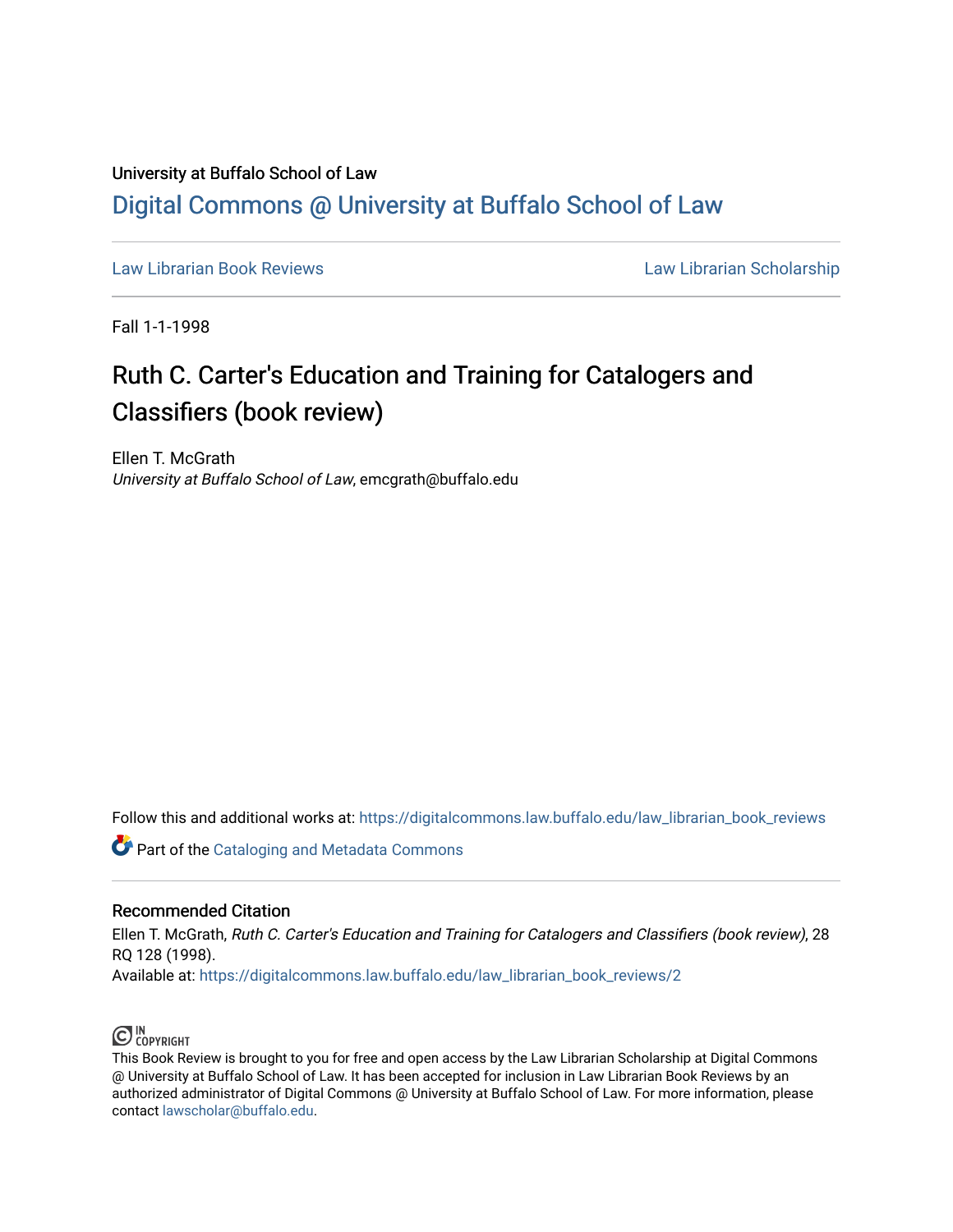*Education and Training for Catalogers and Classifiers.* Ed. by Ruth C. Carter. *Cataloging and Classification Quarterly,*  v.7, no.4. New York: Haworth, 1987. 195p. \$32.95 (ISBN 0-86656-660-0). LC 87-8535.

This collection of twelve essays was also published as an issue of the journal *Cataloging and Classification Quarterly.* The selection of articles is balanced, with five contributed by educators and the remainder by practictioners and administrators. The collective opinion seems to be that the need for catalogers is defintely not diminishing. On the contrary, the responsibilities of catalogers are becoming more diverse and increasing in importance due to the proliferation of local automated systems. Consequently, the issues of education and training for future catalogers assume added significance.

The book begins with essays on library education and continues by treating the topic of on-the-job training, thus describing the normal progression from student to professional. There is also a presentation of the results of a survey of cataloging courses offered by library schools in the "Cataloging News" section at the end of the volume. A basic theme persists throughout the majority of these articles, namely, that a conflict exists between theory (also referred to as education) and practice (or training) in the teaching of cataloging. With theory generally preceding practice, the consensus is that both are essential and that a careful balance of the two is most beneficial. On-the-job training then builds upon the solid foundation of education.

The work achieves its purpose of examining the present state of affairs pertaining to the education and training of catalogers. In the process, it serves to stimulate thinking about these subjects and paves the way for authors of similar works to take the next step by proposing methods for attaining the optimal balance between theory and practice.

The book is recommended for all students and members of the profession who possess an interest in cataloging. The specific examples of teaching methods will be of value to educators, while the description of training programs will prove helpful to practitioners involved in that area. Even public services librarians may be inter -